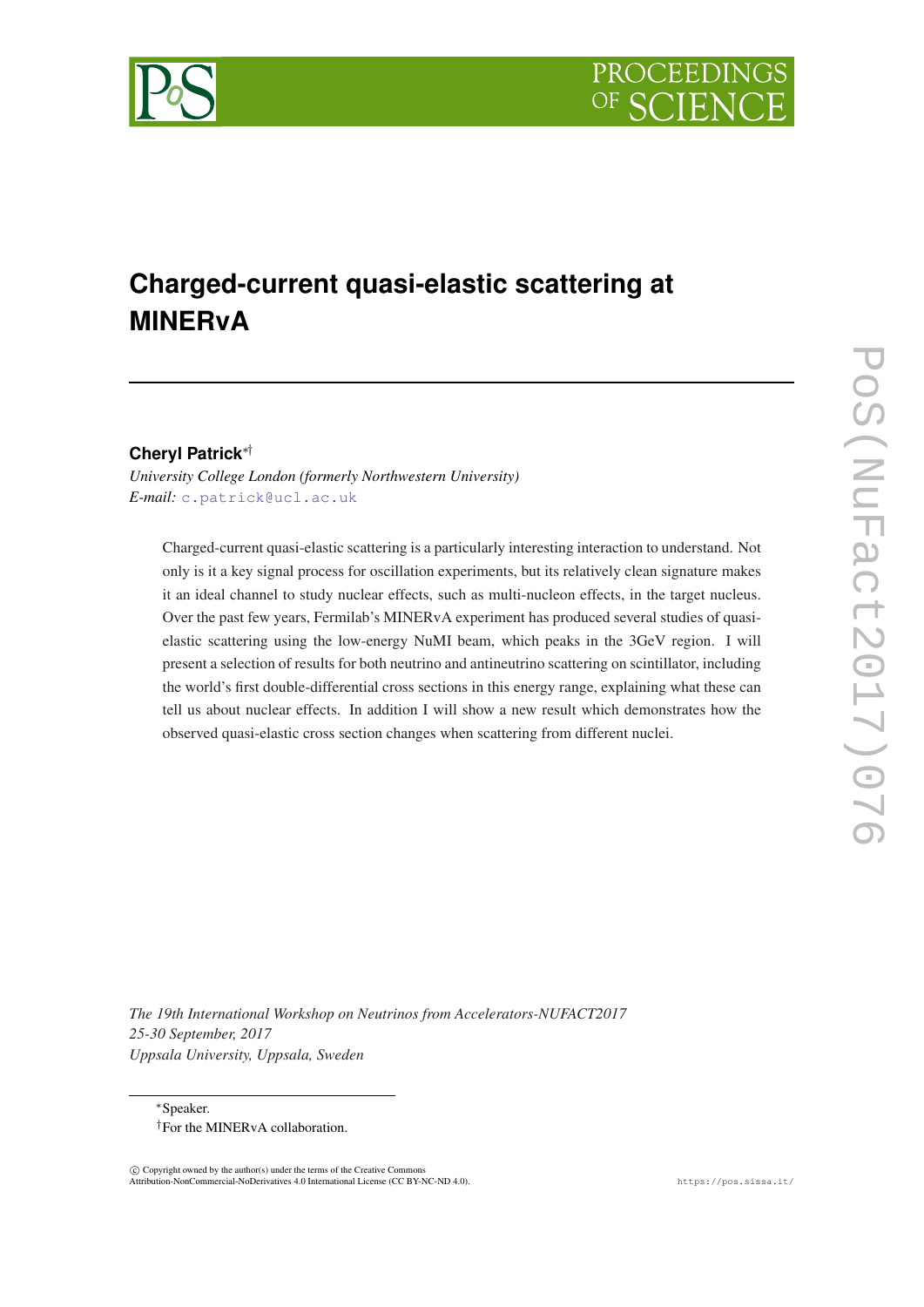#### 1. The MINERvA experiment

MINERvA is situated in Fermilab's NuMI beam [[1](#page-5-0)]. In its low-energy configuration, between 2010 and 2012, we collected approximately  $3 \times 10^{20}$  protons on target (POT) of neutrino-mode and  $10^{20}$  POT of antineutrino data, with a peak energy around 3 GeV, which was used to produce the analyses described in these proceedings.

MINERvA's detector, described in detail in [[2](#page-5-0)], has a fully-instrumented tracker consisting of hexagonal planes of plastic (CH) scintillator perpendicular to the beam. Each plane consists of 127 triangular scintillator strips, in an alternating pattern of three orientations, allowing threedimensional reconstruction. Lead and steel calorimeters downstream and on the sides of the detector let us contain and determine the energy of hadrons, electrons and gammas. The MINOS near detector, downstream, acts as a muon calorimeter. In the upstream 'nuclear target' region of the detector, passive materials between the active planes let us study the cross section's *A*-dependence.

#### 2. The state of quasi-elastics at MINERvA

The charged-current quasi-elastic (CCQE) interaction is a golden channel in oscillation experiments, due to its characteristic and recognisable signature. On a free nucleon, the interaction takes the form  $v_{\mu} + n \rightarrow p + \mu^-$  or  $\bar{v}_{\mu} + p \rightarrow n + \mu^+$ . Figure 1 shows characteristic neutrino (1a) and antineutrino (1b) event signatures in the MINERvA event viewer, Arachne [[3](#page-5-0)].



(a) Neutrino mode (b) Antineutrino mode

Figure 1: Quasi-elastic scattering in MINERvA. (Neutron not always visible in  $\bar{v}$  mode.)

In 2013, MINERvA published CCQE cross sections vs. the squared four-momentum transfer  $Q<sup>2</sup>$  for both muon neutrinos [[4](#page-5-0)] and antineutrinos. [[5](#page-5-0)] These results showed poor agreement with our simulation, GENIE 2.6.2 [[6](#page-6-0)], which simulated the effect of the nucleus with a relativistic Fermi gas model [[7](#page-6-0)] and INTRANUKE-hA cascade model [\[8\]](#page-6-0) for final state interactions. This hinted at the presence of additional effects. Subsequent analyses, described in this paper, have attempted to investigate the possible mechanisms for this discrepancy.

## 3. Evaluating multi-nucleon effects

## 3.1 Multi-nucleon correlations

The basic Fermi Gas [\[7\]](#page-6-0) models the Fermi momentum distribution of nucleons within the nucleus, and Pauli blocking [\[9\]](#page-6-0), but neglects the effects of correlations between two or more of nucleons. Short range correlations are already modelled in GENIE by a Bodek-Ritchie momentum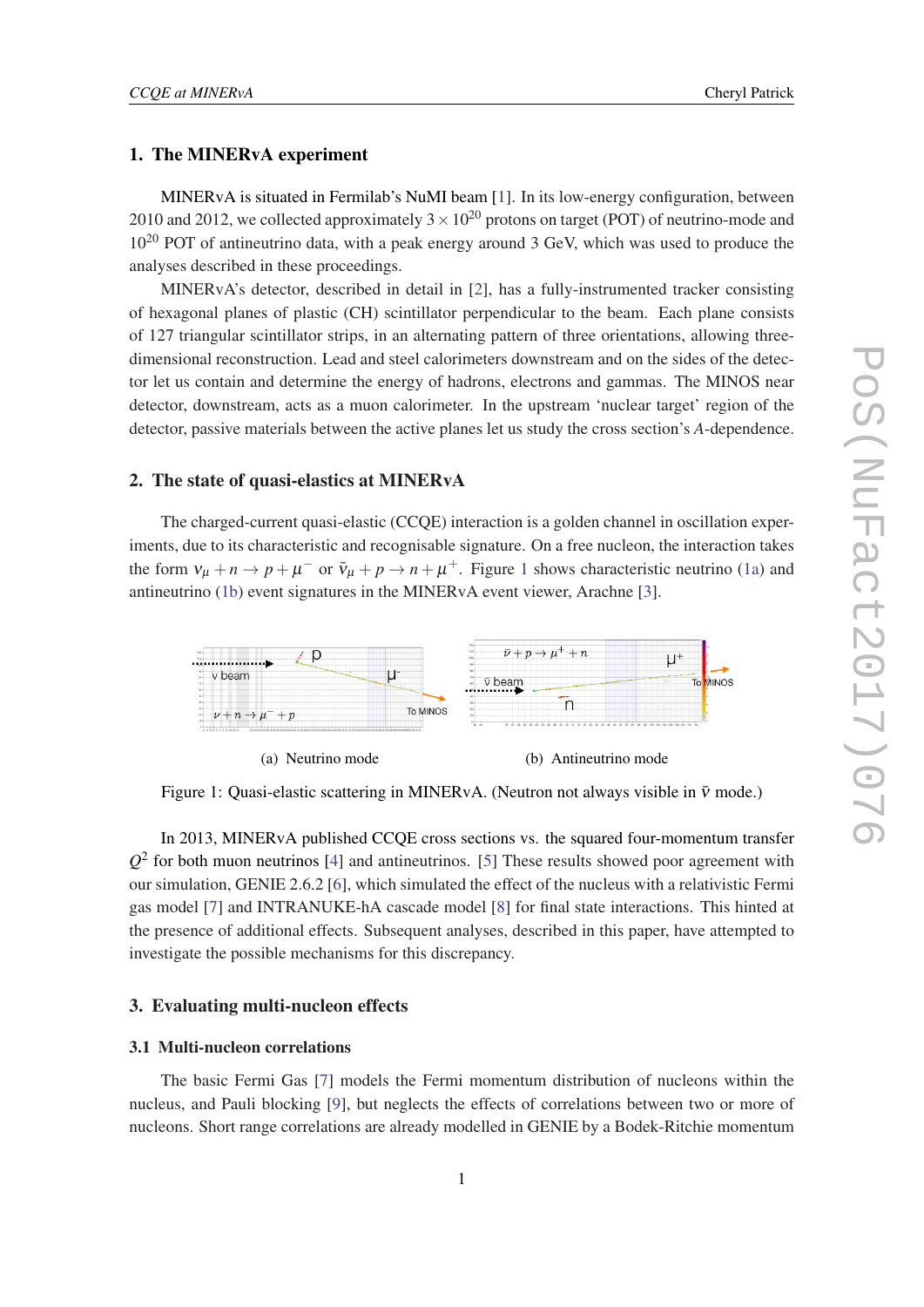<span id="page-2-0"></span>tail [[10\]](#page-6-0). Medium-range correlations due to meson-exchange currents (MEC) [[11\]](#page-6-0) and long-range RPA effects [[12](#page-6-0)] are not included by default in our current version of GENIE (2.8.4), but are available from newer versions.

We cannot measure neutrino energy directly so, for the CCQE channel, we reconstruct it from muon kinematics. However, the formula [\[13](#page-6-0)] assumes independent nucleons. Scattering from correlated pairs causes incorrect energy reconstruction. We refer to this as two-particle-two-hole (2p2h) scattering. Additionally, when scattering from a correlated pair, the partner nucleon may be ejected, leaving a final state with a second, unexpected nucleon, and making it harder to identify quasi-elastic events.

Electron-scattering experiments found that, approximately 20% of the time, electrons scattered from correlated pairs of nucleons instead of single nucleons. 90% of these pairs consisted of a proton and a neutron [[14\]](#page-6-0). In electron-nucleus scattering experiments, these events correspond to an excess in the cross section in the dip region between the quasi-elastic and ∆ resonance peaks, when plotted versus energy transfer and total electron momentum.

#### 3.2 Strength of MEC and 2p2h in MINERvA

To evaluate the strength of multi-nucleon effects, we seek to emulate the phase space used in electron-scattering experiments. By looking at simulation (GENIE 2.8.4 tuned to match [[15\]](#page-6-0)) in the total energy transfer  $q_0$  and three-momentum transfer  $q_3$ , we can distinguish the regions in which different interaction types take place, and isolate where the cross section is enhanced by 2p2h effects, and suppressed by RPA (Figure 2) [\[16](#page-6-0)]. The multi-nucleon effects are modelled using the IFIC Valencia model of 2p2h [\[17\]\[18](#page-6-0)] and Nieves model of RPA [[19\]](#page-6-0).



Figure 2: Simulation of the inclusive neutrino-nucleus scattering cross section in MINERvA , in the  $q_0$ - $q_3$  phase space that distinguishes between interaction types.

To compare with MINERvA data, we use calorimetrically measured energy to reconstruct  $q_0$ and  $q_3$ . However, as MINERvA is poor at seeing neutrons, the best we can do is sum the available reconstructed hadronic energy  $E_{avail}$ , corresponding to  $q_0$  minus neutron energy. In neutrino mode, we expect this to be a small effect, but it renders this method impractical for antineutrino mode. While adding RPA improved the fit at low energies, there was still a deficit in the dip region when compared to GENIE. Proton multiplicity in this region (identified by Bragg peak > 20MeV) was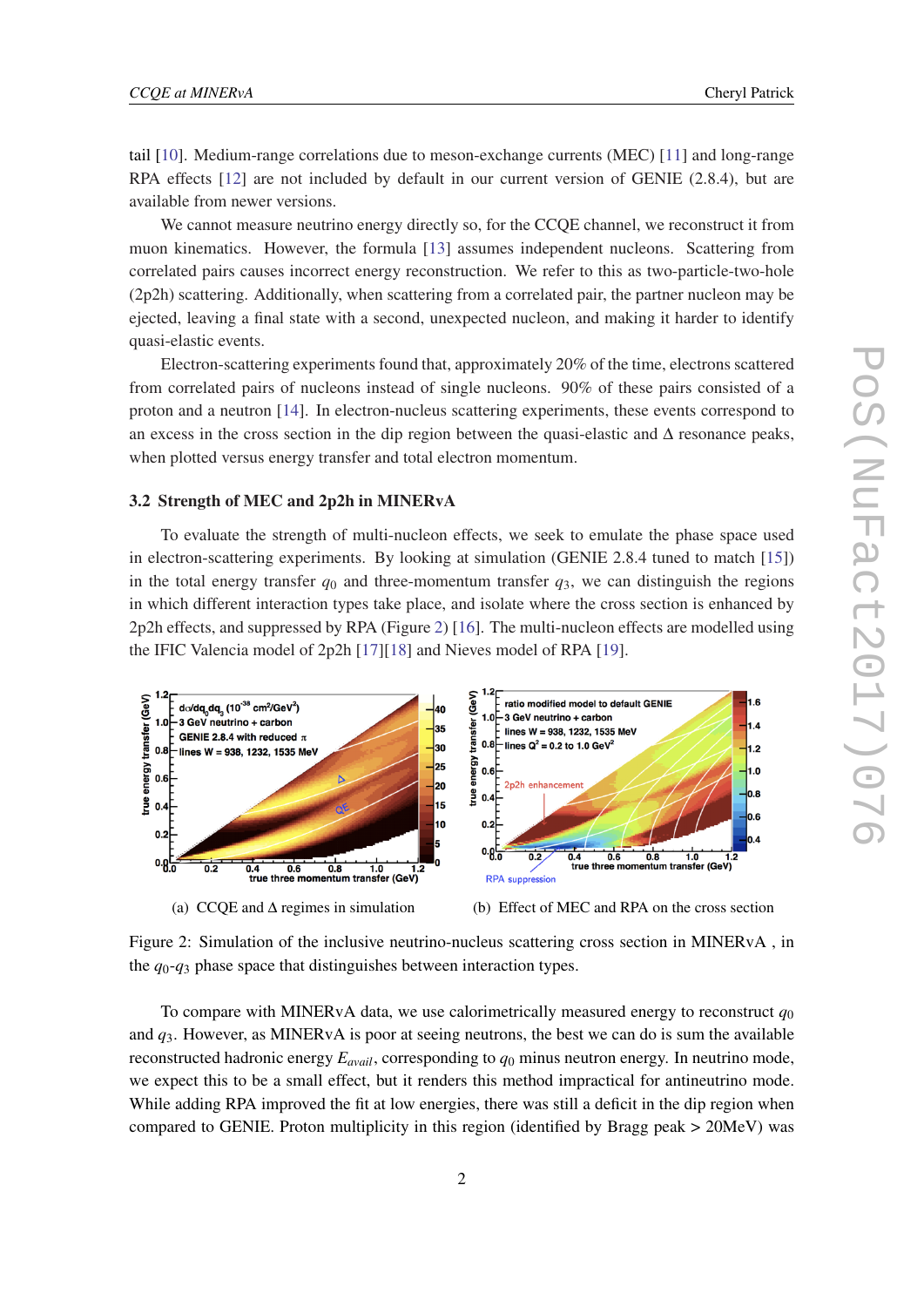also higher than predicted [\[20\]](#page-6-0). Weighting up the 2p2h contribution with a 2-d Gaussian multiplier in  $q_0 - q_3$  space improved the fit, due to additional events from initial *np* pairs (yielding a *pp* final state). While the total increase was around 60%, it was concentrated in the dip region between the quasi-elastic and  $\Delta$  resonance peaks (see Figure 3). Although an equivalent analysis could not be performed in  $\bar{v}$  mode, adding RPA and 2p2h scaled to the v mode fit also improved  $\bar{v}$  agreement.



Figure 3: Best fit to data, with 2p2h contribution scaled by a Gaussian multiplier in  $q_0 - q_3$  space

#### 4. Double-differential cross sections

In response to the study mentioned in Section [3.2](#page-2-0), the nominal GENIE 2.8.4 simulation was modified to include the IFIC 2p2h model, tuned to MINERvA data [\[20](#page-6-0)] and RPA [[19\]](#page-6-0). Furthermore, it was found necessary to tune down the non-resonant pion production [\[15](#page-6-0)]. Using the latest NuMI flux [[21\]](#page-6-0), we produced double-differential cross sections for both neutrinos and antineutrinos. To ensure good phase space coverage, and because the variables were directly measurable, it was decided to produce cross sections as a function of muon longitudinal and transverse momentum  $(p_{\parallel}$  and  $p_T$ ). In most of our phase space, these loosely correspond to  $E_v$  and  $Q^2$  respectively.

In contrast to our 2013 analyses, and for consistency with other experiments, we used a "quasielastic-like" signal definition, corresponding to events with a muon of appropriate charge and no pions in the final state (*CC*0π). In addition, for the antineutrino analysis, we defined our signal as having a true final state that included no protons with kinetic energy above 120 MeV: these events frequently produce a second track and resemble background far more than they resemble a  $\bar{v}$  CCQE signature. As our muon charge reconstruction requires the muon to be tracked downstream into the MINOS near detector, limiting angular acceptance, a maximum muon angle of 20◦ was required.

For the antineutrino analysis, events were selected with a reconstructed  $\mu^+$  track and no other reconstructed tracks. A  $Q^2$ -dependent cut was also made on recoil energy - untracked energy more than 10cm from the reconstructed muon vertex [\[22](#page-6-0)]. For the neutrino analysis, track  $dE/dx$  was used to distinguish protons from pions. Tracks with more than one isolated energy deposit, and tracks with the delayed energy consistent with a Michel electron were vetoed, as were events with more than 500 MeV of recoil energy.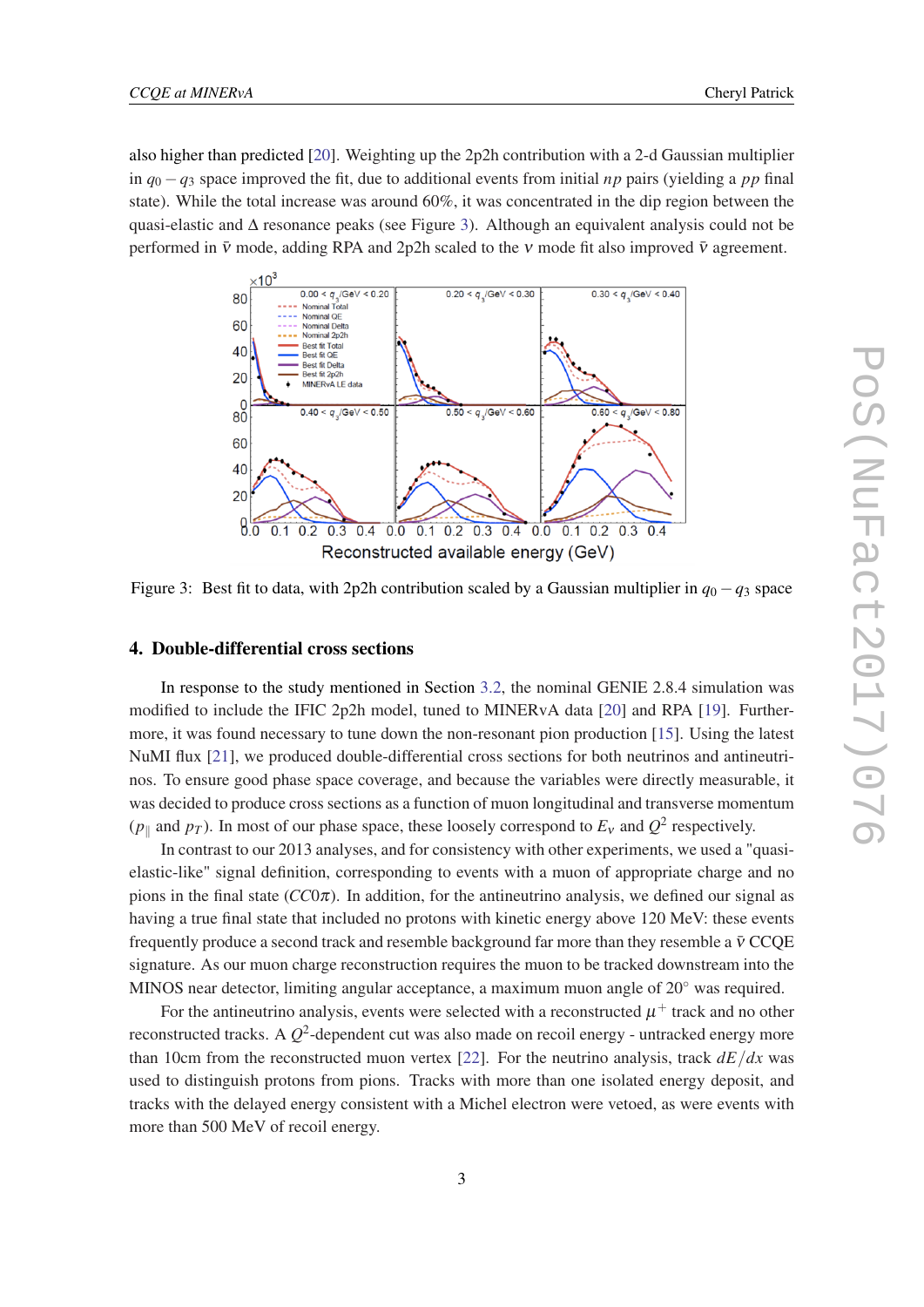To reduce model dependence, data-driven methods were used to subtract backgrounds. In antineutrino mode, the shapes of the signal and background distributions were fitted with ROOT's [[23\]](#page-6-0) TFractionFitter algorithm, giving a background scale corresponding to the best fit to data shape. In neutrino mode, three sidebands were used to estimate background: events with Michel electrons, with more than one isolated energy deposit, and with both.

Again, for both neutrinos (Figure 4) and antineutrinos (Figure 5), the MINERvA-tuned GENIE gave a significant improvement in fit, indicating that the results of the inclusive measurement apply well to quasi-elastic distributions (Figure 4).



Figure 4: Comparing ν-mode cross section with default (blue) and MINERvA-tuned (red) GENIE



Figure 5: Antineutrino cross section compared with various models.

## 5. Quasi-elastic scattering on nuclear targets

As described in [[2](#page-5-0)], the upstream section of MINERvA includes several passive nuclear targets, arranged with combinations of iron, lead and carbon (graphite) in different geometrical locations to reduce systematic uncertainty. A quasi-elastic-like cross section was measured for each material. The signal was an event with at least one proton above 450 MeV/c, one negative muon, and no pions, from the appropriate material. We require a muon-like track (no MINOS-match requirement) and proton-like track stopping in the detector, with an extrapolated vertex in the selected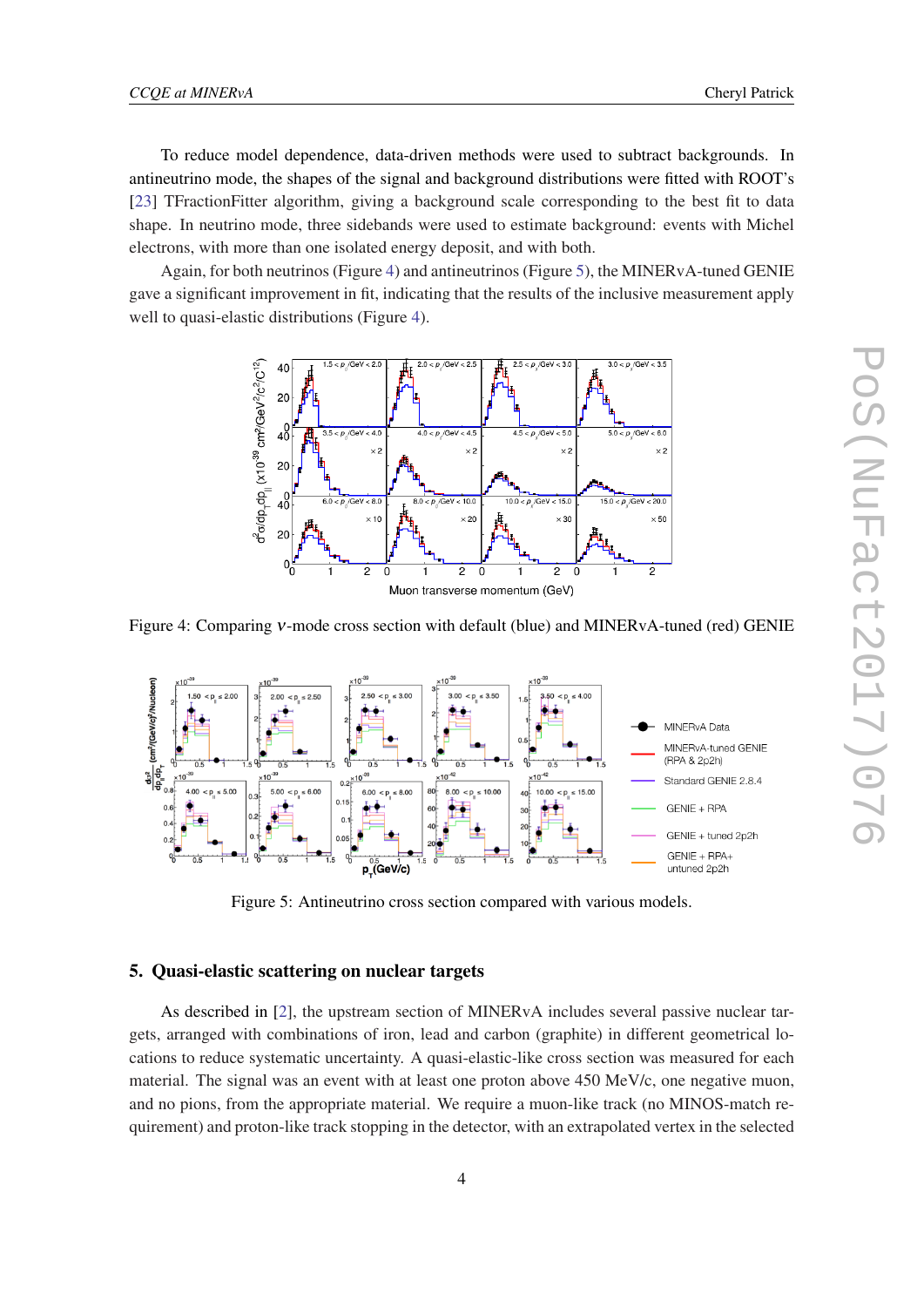<span id="page-5-0"></span>material. Pions are removed with a dE/dx check and Michel electron veto, and a recoil energy cut is applied. Backgrounds of events in the scintillator surrounding the targets, and of events with pions, are removed by looking at upstream and downstream sidebands, and by fitting in recoil energy.



Figure 6: Nuclear target cross sections compared with GENIE and NuWro, with and without FSI.

Figure 6 (from [[24\]](#page-6-0)) shows cross sections for the three materials, compared with GENIE and NuWro's [\[25](#page-6-0)] simulations (both including similar 2p2h and RPA effects) with and without finalstate interaction models. In each case, the best agreement is with NuWro with FSI, which incorporates an *A*-dependent pion absorption FSI model not included in GENIE. However, plotting the coplanarity angle (angle between the  $v - \mu$  and  $v - p$  planes, which should be 180<sup>°</sup> for a free nucleon) shows more spread than should be expected from modelled initial and final-state interaction smearing. This increases with heavier materials, indicating our FSI models are still incomplete.

### 6. Conclusion

MINERvA's tuned simulations now do a good job of reproducing data for both  $v$  and  $\bar{v}$  quasielastic cross sections — but we do not yet have a theoretical motivation for our tuning. The next step is to find an explanation for why this scaling of the 2p2h effect produces a good fit.

#### References

- [1] P. Adamson et al., *The NuMI neutrino beam* , *[Nucl. Inst. and Meth. A](https://doi.org/10.1016/j.nima.2015.08.063)* 806 (2016) 279 306, [[1507.06690](https://arxiv.org/abs/1507.06690)].
- [2] MINERVA collaboration, L. Aliaga et al., *Design, Calibration, and Performance of the MINERvA Detector*, *[Nucl. Inst. and Meth. A](https://doi.org/10.1016/j.nima.2013.12.053)* 743 (2014) 130–159, [[1305.5199](https://arxiv.org/abs/1305.5199)].
- [3] MINERVA collaboration, N. Tagg et al., *Arachne A web-based event viewer for MINERvA*, *[Nucl.](https://doi.org/10.1016/j.nima.2012.01.059) [Instrum. Meth.](https://doi.org/10.1016/j.nima.2012.01.059)* 676 (2012) 44–49, [[1111.5315](https://arxiv.org/abs/1111.5315)].
- [4] MINERVA collaboration, G. A. Fiorentini et al., *Measurement of Muon Neutrino Quasielastic Scattering on a Hydrocarbon Target at E*<sup>ν</sup> ∼ *3.5 GeV*, *[Physical Review Letters](https://doi.org/10.1103/PhysRevLett.111.022502)* 111 (July, 2013) [022502](https://doi.org/10.1103/PhysRevLett.111.022502), [[1305.2243](https://arxiv.org/abs/1305.2243)].
- [5] MINERVA collaboration, L. Fields et al., *Measurement of Muon Antineutrino Quasielastic Scattering on a Hydrocarbon Target at E*<sup>ν</sup> ∼ *3.5 GeV*, *[Physical Review Letters](https://doi.org/10.1103/PhysRevLett.111.022501)* 111 (July, 2013) 022501, [[1305.2234](https://arxiv.org/abs/1305.2234)].